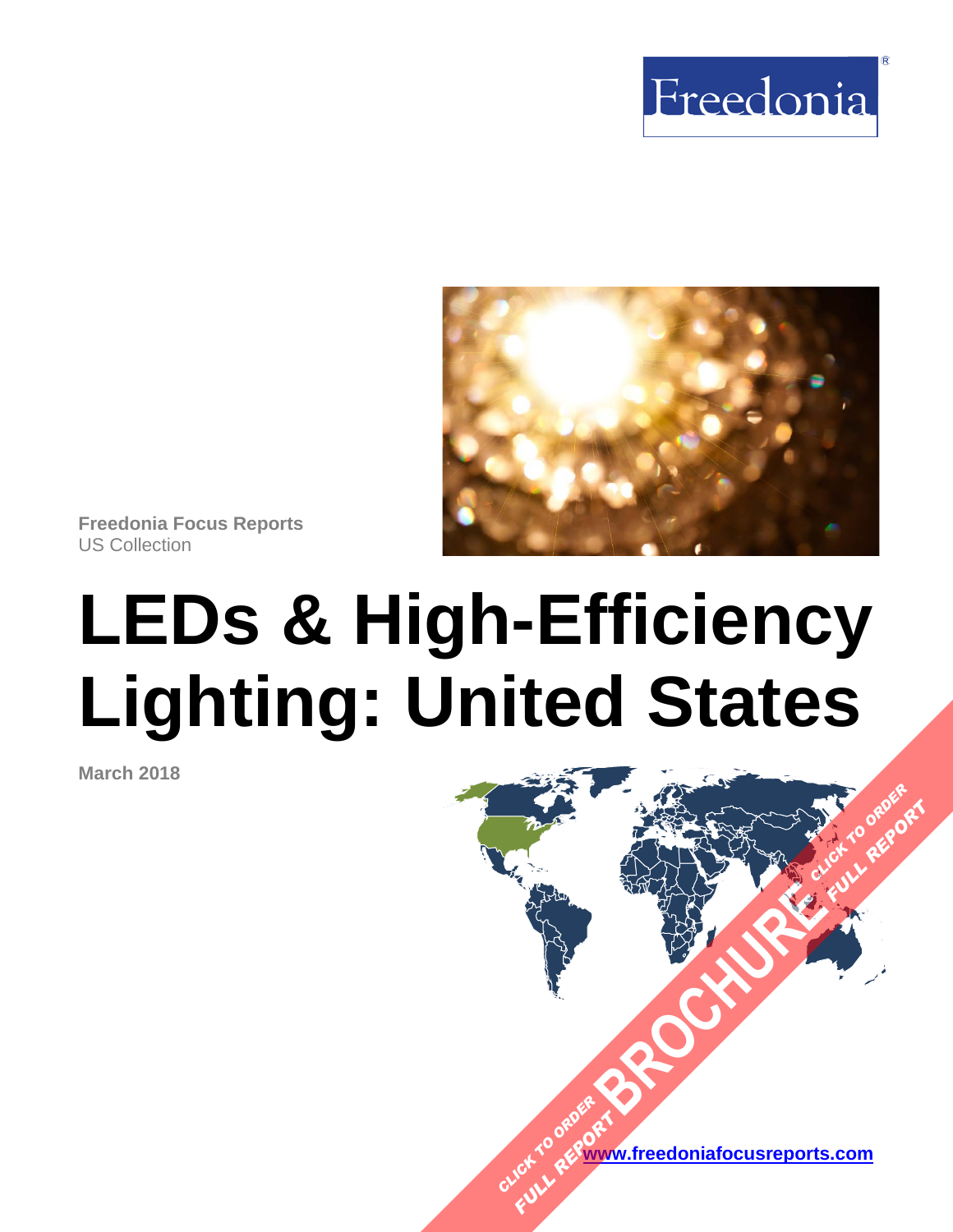# **Table of Contents**

| 1. Highlights                                  | 3              |
|------------------------------------------------|----------------|
| 2. Market Environment                          | 5              |
| <b>Historical Trends</b>                       | 5              |
| Key Economic Indicators                        | $\overline{7}$ |
| Trade                                          | 8              |
| <b>Environmental &amp; Regulatory Factors</b>  | 9              |
| 3. Segmentation & Forecasts                    | 11             |
| Products                                       | 11             |
| <b>LED Lamps</b>                               | 12             |
| High-Efficiency Fluorescent Lamps              | 14             |
| High-Efficiency High Intensity Discharge Lamps | 14             |
| Other High-Efficiency Lighting                 | 15             |
| Markets                                        | 17             |
| <b>Nonresidential Buildings</b>                | 18             |
| <b>Residential Buildings</b>                   | 19             |
| Roadway, Parking, & Other Outdoor              | 20             |
| <b>Other Markets</b>                           | 21             |
| 4. Industry Structure                          | 23             |
| <b>Industry Characteristics</b>                | 23             |
| <b>Market Share</b>                            | 24             |
| <b>General Electric</b>                        | 25             |
| LEDVANCE                                       | 26             |
| <b>Philips Lighting</b>                        | 27             |
| 5. About This Report                           | 28             |
| Scope & Method                                 | 28             |
| Sources                                        | 29             |
| <b>Industry Codes</b>                          | 29             |
| Resources                                      | 30             |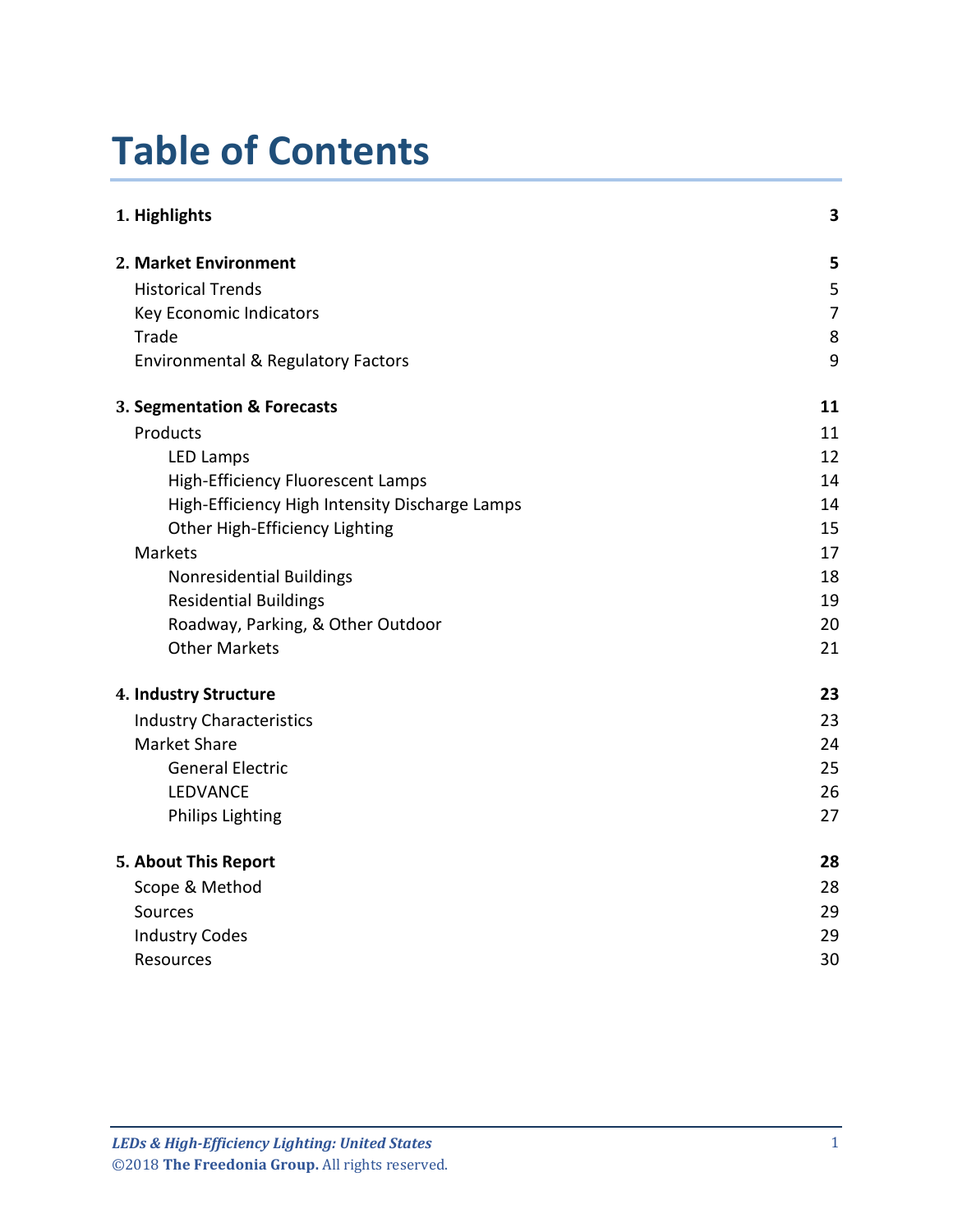# **List of Tables & Figures**

| Figure 1   Key Trends in US High-Efficiency Lighting Market, 2017 - 2022           | 4  |
|------------------------------------------------------------------------------------|----|
| Figure 2   US High-Efficiency Lighting Demand Trends, 2007 - 2017                  | 6  |
| Table 1   Key Indicators for US High-Efficiency Lighting Demand, 2007 - 2022 (US\$ |    |
| bil)                                                                               | 7  |
| Figure 3   US High-Efficiency Lighting Trade, 2007 - 2017 (US\$ mil)               | 8  |
| Table 2   US High-Efficiency Lighting Trade, 2007 - 2017 (US\$ mil)                | 8  |
| Table 3   High-Efficiency Lighting's Primary Regulatory Framework                  | 10 |
| Figure 4   US High-Efficiency Lighting Demand by Product, 2007 - 2022 (US\$ mil)   | 11 |
| Table 4   US High-Efficiency Lighting Demand by Product, 2007 - 2022 (US\$ mil)    | 11 |
| Figure 5   US High-Efficiency Lighting Demand by Product, 2007 - 2022 (%)          | 16 |
| Figure 6   US High-Efficiency Lighting Demand by Market, 2007 - 2022 (US\$ mil)    | 17 |
| Table 5   US High-Efficiency Lighting Demand by Market, 2007 - 2022 (US\$ mil)     | 17 |
| Figure 7   US High-Efficiency Lighting Demand by Market, 2007 - 2022 (%)           | 22 |
| Figure 8   US High-Efficiency Lighting Market Share by Company, 2017 (%)           | 24 |
| Table 6   Leading Suppliers to the US High-Efficiency Lighting Market by Product   | 25 |
| Table 7   Industry Codes Related to High-Efficiency Lighting                       | 29 |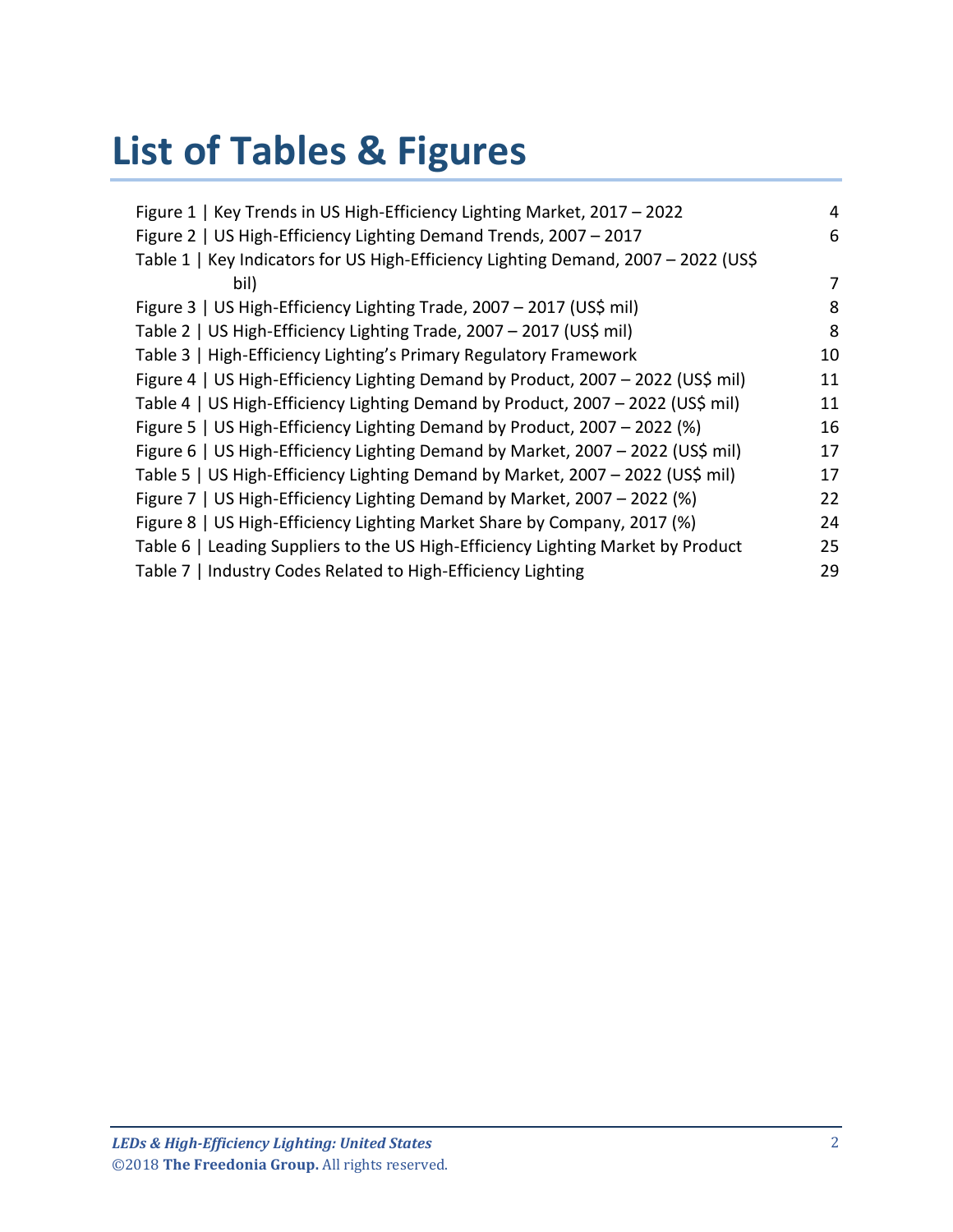# <span id="page-3-0"></span>**About This Report**

## <span id="page-3-1"></span>**Scope & Method**

This report forecasts to 2022 US high-efficiency lighting demand in nominal US dollars at the manufacturer level. Total demand is segmented by product in terms of:

- LED lamps
- fluorescent lamps
- high intensity discharge lamps
- other high-efficiency lamps such as induction lamps and cold cathode fluorescent lamps

Total demand is also segmented by market as follows:

- nonresidential buildings
- residential buildings
- roadway, parking, and other outdoor
- other markets such as OEM lamps for flashlights, desk lamps, and holiday lights

To illustrate historical trends, total demand is provided in annual series from 2007 to 2017; the various segments are reported at five-year intervals for 2007, 2012, and 2017.

The scope of this report is limited to lamps used in general purpose lighting applications. Motor vehicles, machinery, and applications in which lights are used as signals or indicators are excluded. Also excluded are LED luminaires, in which LEDs are integrated into fixtures rather than being used in a replaceable lamp format.

This report quantifies trends in various measures of growth and volatility. Growth (or decline) expressed as an average annual growth rate (AAGR) is the least squares growth rate, which takes into account all available datapoints over a period. The volatility of datapoints around a least squares growth trend over time is expressed via the coefficient of determination, or  $r^2$ . The most stable data series relative to the trend carries an  $r^2$  value of 1.0; the most volatile – 0.0. Growth calculated as a compound annual growth rate (CAGR) employs, by definition, only the first and last datapoints over a period. The CAGR is used to describe forecast growth, defined as the expected trend beginning in the base year and ending in the forecast year. Readers are encouraged to consider historical volatility when assessing particular annual values along the forecast trend, including in the forecast year.

Key macroeconomic indicators are also provided with quantified trends. Other various topics, including profiles of pertinent leading suppliers, are covered in this report. A full outline of report items by page is available in the Table of Contents.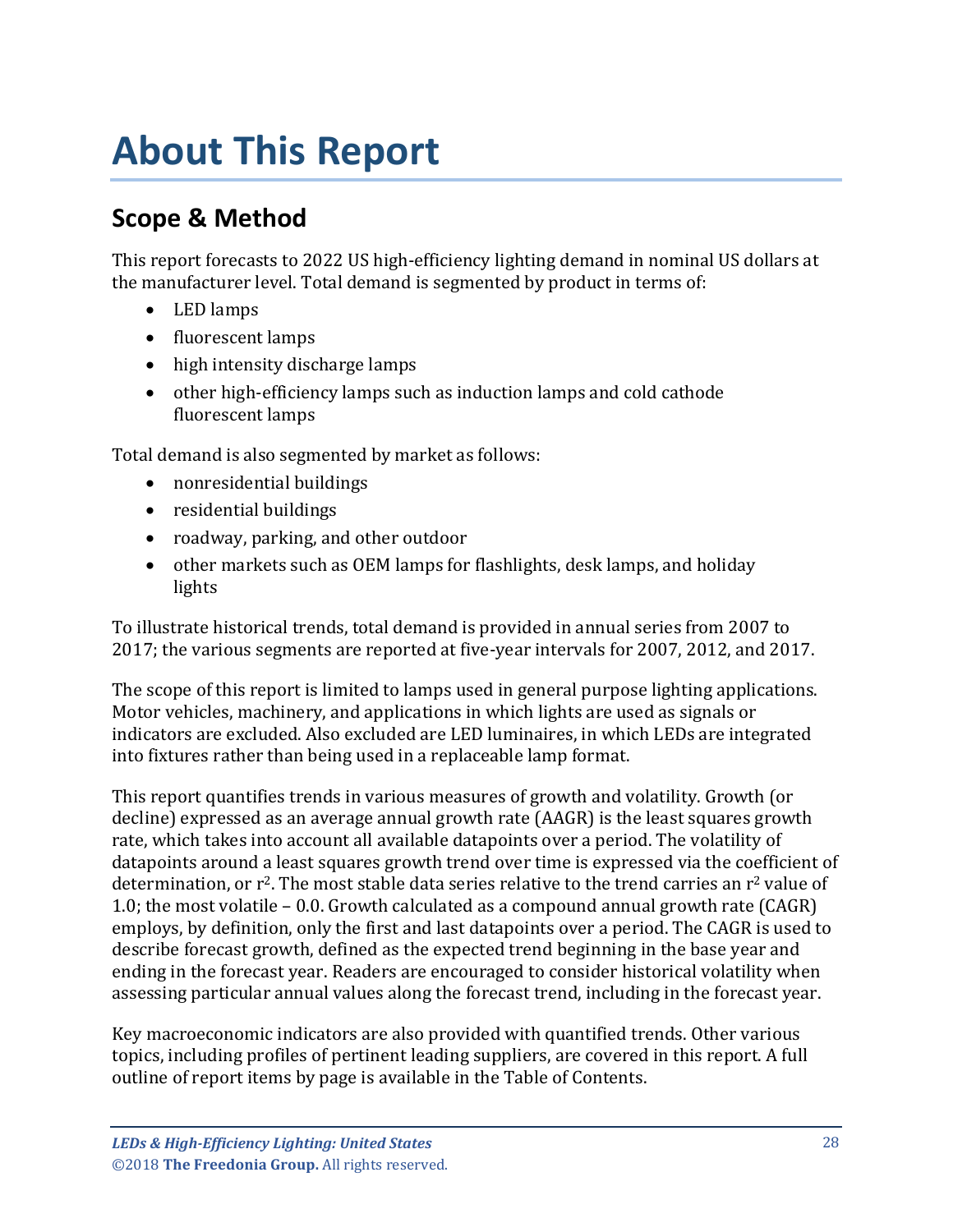## <span id="page-4-0"></span>**Sources**

*LEDs & High-Efficiency Lighting: United States* (FF60071) is based on *[General Purpose LEDs](http://www.freedoniagroup.com/DocumentDetails.aspx?ReferrerId=FL-FOCUS&studyid=3611)  [& Other High-Efficiency Lighting in the US,](http://www.freedoniagroup.com/DocumentDetails.aspx?ReferrerId=FL-FOCUS&studyid=3611)* a comprehensive industry study published by The Freedonia Group. Reported findings represent the synthesis and analysis of data from various primary, secondary, macroeconomic, and demographic sources including:

- firms participating in the industry, and their suppliers and customers
- government/public agencies
- national, regional, and international non-governmental organizations
- trade associations and their publications
- the business and trade press
- indicator forecasts by The Freedonia Group
- the findings of other reports and studies by The Freedonia Group

Specific sources and additional resources are listed in the Resources section of this publication for reference and to facilitate further research.

## <span id="page-4-1"></span>**Industry Codes**

<span id="page-4-2"></span>

| Table 7   Industry Codes Related to High-Efficiency Lighting |                                                                                                   |            |                                    |  |
|--------------------------------------------------------------|---------------------------------------------------------------------------------------------------|------------|------------------------------------|--|
| NAICS/SCIAN 2007                                             |                                                                                                   | <b>SIC</b> |                                    |  |
|                                                              | <b>North American Industry Classification System</b><br><b>Standard Industrial Classification</b> |            |                                    |  |
| 334413                                                       | Semiconductor and related device<br>manufacturing                                                 | 3674       | Semiconductors and related devices |  |
| 335110                                                       | Electric lamp bulb and part manufacturing                                                         | 3641       | Electric lamp bulbs and tubes      |  |

Source: US Census Bureau

# **Copyright & Licensing**

The full report is protected by copyright laws of the United States of America and international treaties. The entire contents of the publication are copyrighted by The Freedonia Group.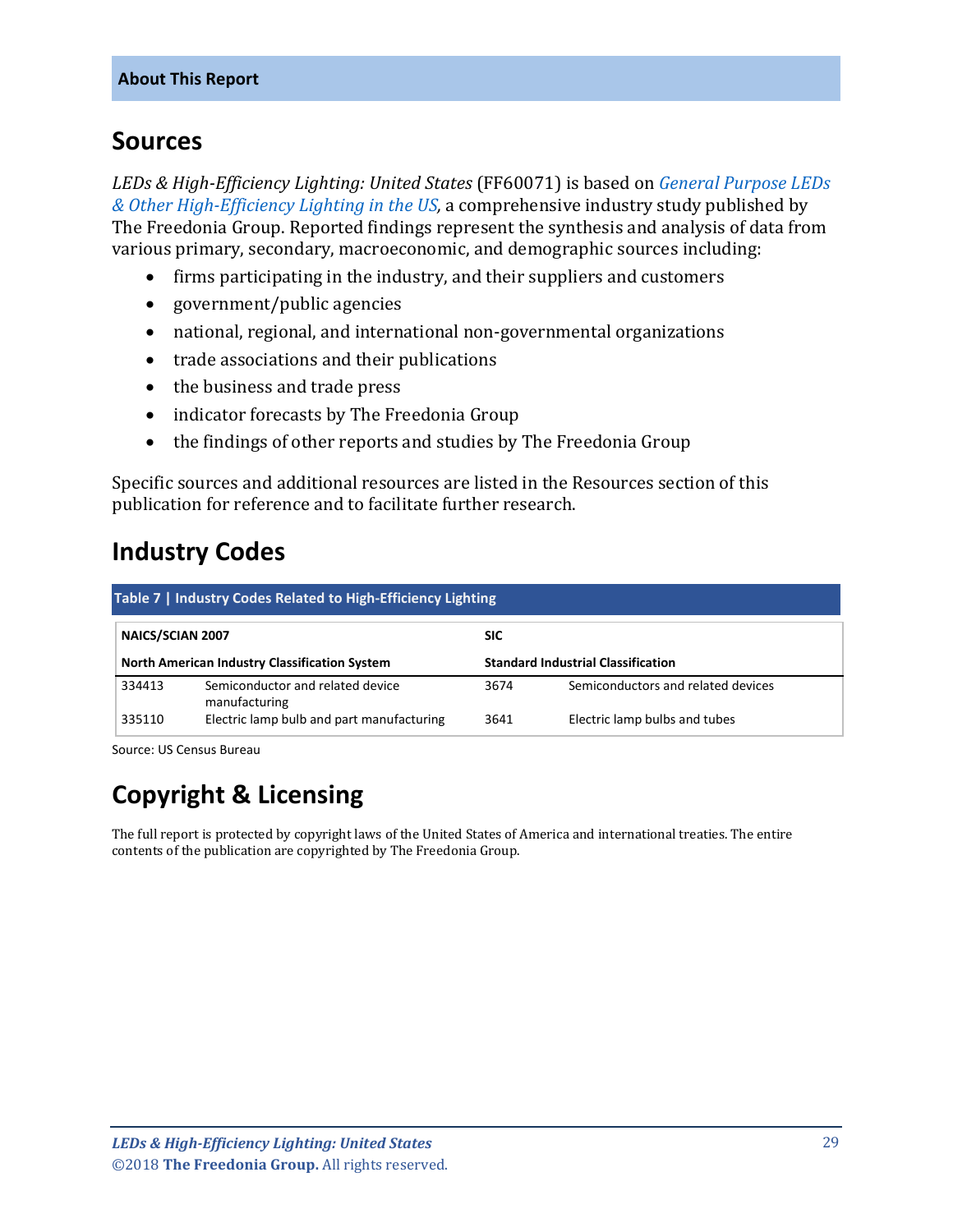### <span id="page-5-0"></span>**Resources**

#### **The Freedonia Group**

 *[General Purpose LEDs & Other High-Efficiency Lighting in the US,](http://www.freedoniagroup.com/DocumentDetails.aspx?ReferrerId=FL-FOCUS&studyid=3611)* March 2018 **[Freedonia Industry](http://www.freedoniagroup.com/Home.aspx?ReferrerId=FL-Focus) Studies**  *[Kitchen & Bath Remodeling,](http://www.freedoniagroup.com/DocumentDetails.aspx?ReferrerId=FL-FOCUS&studyid=3604)* March 2018  *[Silicones Market in the US,](http://www.freedoniagroup.com/DocumentDetails.aspx?ReferrerId=FL-FOCUS&studyid=3608)* February 2018  *[Landscaping Products Market in the US,](http://www.freedoniagroup.com/DocumentDetails.aspx?ReferrerId=FL-FOCUS&studyid=3565)* October 2017  *[Global Silicones Market,](http://www.freedoniagroup.com/DocumentDetails.aspx?ReferrerId=FL-FOCUS&studyid=3531)* June 2017  *[Circuit Breakers & Fuses,](http://www.freedoniagroup.com/DocumentDetails.aspx?ReferrerId=FL-FOCUS&studyid=3471)* September 2016  *[Insulated Wire & Cable,](http://www.freedoniagroup.com/DocumentDetails.aspx?ReferrerId=FL-FOCUS&studyid=3260)* May 2015  *[World Lighting Fixtures,](http://www.freedoniagroup.com/DocumentDetails.aspx?ReferrerId=FL-FOCUS&studyid=3192)* August 2014 **[Freedonia Focus Reports](https://www.freedoniafocusreports.com/redirect.asp?progid=89534&url=/)**  *[Semiconductor Machinery: United States](https://www.freedoniafocusreports.com/Semiconductor-Machinery-United-States-FF75028/) [Semiconductors: United States](https://www.freedoniafocusreports.com/Semiconductors-United-States-FF80023/) [Energy: United States](https://www.freedoniafocusreports.com/Energy-United-States-FF45043/) [Renewable Energy: United States](https://www.freedoniafocusreports.com/Renewable-Energy-United-States-FF45041/) [Christmas Lighting Sets: United States](https://www.freedoniafocusreports.com/Christmas-Lighting-Sets-United-States-FF90048/)* **[Freedonia Custom Research](http://www.freedoniagroup.com/CustomResearch.aspx?ReferrerId=FL-Focus)**

#### **Trade Publications**

*Architectural Lighting Hardware Retailing HBS Dealer HFN LD+A LEDs Magazine lightED*

#### **Agencies & Associations**

American Home Furnishings Alliance BuildingGreen DesignLights Consortium Illuminating Engineering Society Lighting Research Center Midwest Energy Efficiency Alliance National Electrical Manufacturers Association North American Retail Hardware Association Northeast Energy Efficiency Partnerships